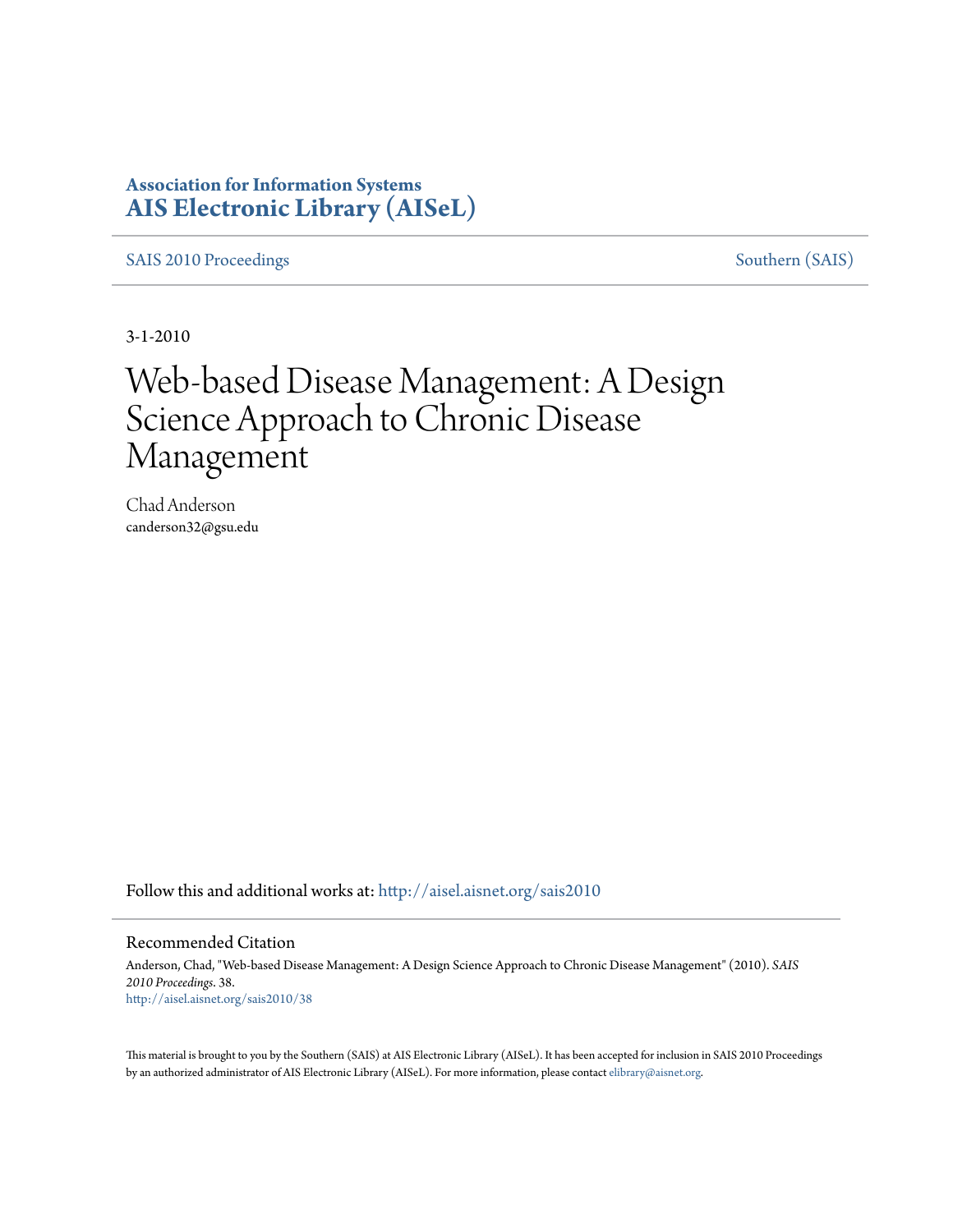## **Web-based Disease Management: A Design Science Approach to Chronic Disease Management**

**Chad Anderson** Georgia State University canderson32@gsu.edu

#### **ABSTRACT**

This research-in-progress presents a difficult healthcare problem, namely how to reduce the costs associated with chronic diseases. A comprehensive Web-based disease management system is proposed as a potential solution to help patients with chronic disease more effectively self-manage their disorders. A proposed research agenda is presented using a design science research approach. Theories capable of informing the design of the proposed solution are discussed including social learning theory and the theory of planned behavior. Design parameters are described and potential design ideas are presented.

#### **Keywords**

Disease management, design science, healthcare

#### **INTRODUCTION**

The World Wide Web has become an integral part of modern life with it uses in business, education, politics, entertainment, healthcare, and so much more that "an unavoidable fact is that the future of human society is now inextricably linked to the future of the Web" (Hendler, Shadbolt, Hall, Berners-Lee, and Weitzner 2008, p. 68). The Web's connections to society and its exponential growth led Berners-Lee, Hall, Hendler, Shadbolt, and Weitzner (2006) to propose Web science, an interdisciplinary approach to studying and understanding the Web that includes the social as well as the technical. An implicit goal of the Web science discipline is for researchers to better understand and engineer the Web to produce desirable social phenomena in order to solve some of society's most intractable problems.

One of those seemingly intractable problems is the effective delivery and management of healthcare. Total spending on healthcare in the United States for 2006 is estimated to have been \$2.1 trillion or 16% of our gross domestic product, and based on current trends is projected to be \$4.1 trillion by 2016 (Poisal, Truffer, Smith, Sisko, Cowan, Keehan, and Dickensheets 2007). This represents a considerable drain on both our national and individual economic resources. A substantial portion of these costs are due to complications with and exacerbations of chronic diseases like; heart disease, diabetes, asthma, and chronic obstructive pulmonary disorder. For example, the American Diabetes Association reports that there are currently 23.6 million people in the US with diabetes, nearly 8% of the population, and in 2007 the total annual economic cost of diabetes was estimated at \$174 billion (ADA 2007). What makes chronic diseases, like diabetes, particularly important in the battle to curb healthcare costs is that much of the cost associated with chronic disease is preventable through lifestyle changes and the implementation and compliance with proper treatment plans. This means that patients with chronic disease need to effectively and consistently self-manage their disorders under the guidance of physician-based treatment regimens to reduce the potential for complications and exacerbations which are so costly.

In order to facilitate this process, the creation of disease management programs has been advocated and over the last couple of decades various types of these programs have been designed and implemented by healthcare organizations around the country (for a list of program providers see, DMAA 2009). The Disease Management Association of America (DMAA) defines disease management as "a system of coordinated health care interventions and communications for populations with conditions in which patient self-care efforts are significant" (Consensus 2003, p. 123). This is a relatively broad definition and therefore the specific ways in which these programs can be designed and implemented is quite varied. While there is general belief that disease management is effective, the myriad of ways in which these programs have been manifested makes it difficult to easily assess their value individually (Stone 2008). In addition, although "disease management programs have been shown to produce improvements in quality of care, … most of these interventions have been delivered in person and have therefore reached a relatively limited number of patients" (Espinet, Osmick, Ahmed, and Villagra 2005, p. 89). The question this raises is; a*re there better mechanisms for designing and implementing effective disease management programs that can potentially reach more individuals in ways that are more amenable to evaluation?*

The World Wide Web is one possible answer to that question. The Web certainly makes it easier to reach more people in more places than ever before and the observation by Hendler et al. (2008) that the Web is capable of producing emergent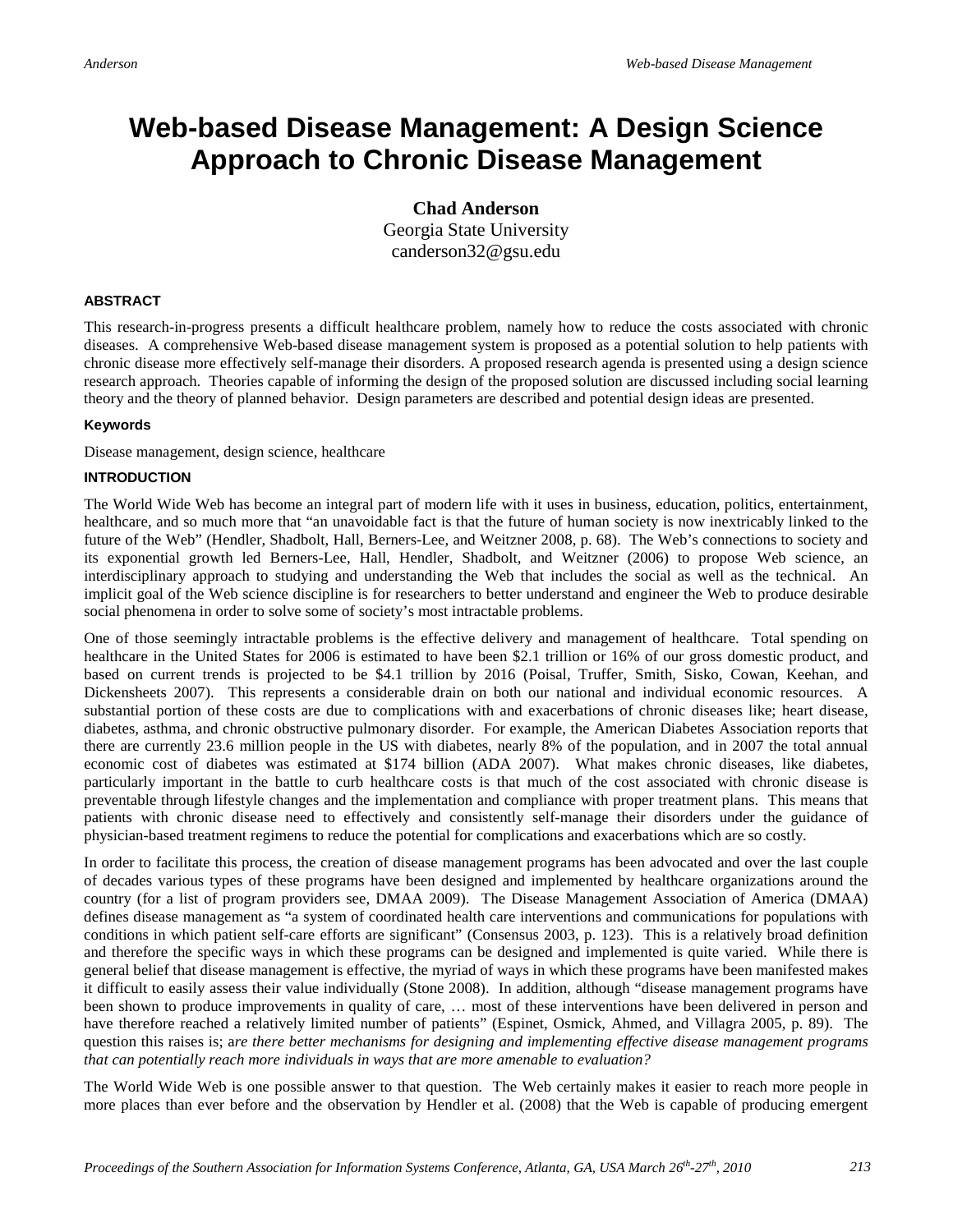properties at the macro level suggests that a scalable Web-based disease management system could produce properties for self-managed disease care that are not possible with existing programs. Healthcare organizations, recognizing the potential value of the Web, have begun including it as a component in their disease management programs and several studies have been conducted on the value of Web-based disease management systems. Dubey (2003) designed and implemented a Webbased diabetes disease management system for use by clinicians at the point of care to improve data collection related to diabetes management. Meigs, Cagliero, Dubey, Murphy-Sheehy, Gildesgame, Chueh, Barry, Singer, and Nathan (2003) tested a clinical decision support tool for diabetes disease management and found that the system improved several evidencebased processes of diabetes care. Many other disease management programs use the Web in various ways, but a scalable comprehensive Web-based disease management system that incorporates all components suggested by the DMAA to constitute a full-service disease management system has not yet been build and evaluated. It is suggested that such a system that can fully leverage the Web's unique characteristics and capacities could be effective in reaching a larger percentage of the population that would benefit from disease management interventions.

#### **Research Objectives**

The specific objectives for the proposed research are as follows:

- Build and implement a comprehensive Web-based disease management system in conjunction with a specific healthcare organization.
- Build system architectures and applications for scalability to facilitate potential macro level Web-related emergent properties.
- Evaluate the effectiveness of the system through available metrics for disease management programs and compare these results to other existing programs.

March and Smith suggest that, "design science attempts to create things that serve human purposes. It is technologyoriented. Its products are assessed against criteria of value or utility – does it work? is it an improvement?" (1995, p. 253). They go on to state that, "design science consists of two basic activities, build and evaluate" (March and Smith 1995, p. 254). The objectives for this research, focused on the activities of building and evaluating, constitute the primary activities of design science as defined by March and Smith (1995) and place this work within the design science approach to research.

Vaishnavi and Kuechler (2008) identify five potential outputs of design science; *constructs* (the conceptual vocabulary of a domain), *models* (a set of propositions or statements expressing relationships between constructs), *methods* (a set of steps used to perform a task – how-to knowledge), *instantiations* (the operationalization of constructs, models, and methods), and *better theories* (artifact construction as analogous to experimental natural science). The Web-based disease management system that is the proposed output of this research constitutes an instantiation of design science research.

#### **THEORETICAL BACKGROUND**

Disease management programs focus primarily on behavior-based interventions. Therefore theories of psychology are particularly relevant to the development of an effective disease management system.

Social learning theory (Bandura 1971) has relevance for the design of disease management systems. Social learning theory suggests that people learn by observing and modeling the behaviors of others. The likelihood that observed behaviors will be enacted is related to the self-efficacy (i.e. self confidence towards learning) of the individual. Individuals suffering from a chronic disease often begin treatment with a low self-efficacy in regard to their ability to self-manage their disorder. This makes it important to incorporate mechanisms that facilitate increased self-efficacy and adequate opportunities for observing appropriate behavior that can subsequently be modeled. Lieberman (2001) found that computer games designed to teach adolescents self-management skills of chronic conditions were effective in facilitating self-management behaviors by increasing self-efficacy toward those behaviors. For a Web-based system, in addition to self-efficacy toward selfmanagement behaviors, it will also be necessary to take into consideration computer self-efficacy issues.

The theory of planned behavior (TPB) (Ajzen 1991) can also inform the design of disease management systems. TPB posits that human behavior is determined by the combination of; attitude toward the behavior, subjective norm, and perceived behavioral control. Interventions designed to change behavior can be directed at one or more of these determinants. This would suggest that disease management systems should be constructed to facilitate positive attitudes toward self-management behaviors, include family and other important referents in intervention strategies, and make it clear that the patient is in charge of his/her own disease management and capable of performing self-management tasks. Theories of motivation also have significant relevance to the design of disease management systems. Self-determination theory (SDT) is one theory of motivation that has been used in relation to disease management programs. SDT posits that, "human motivation requires a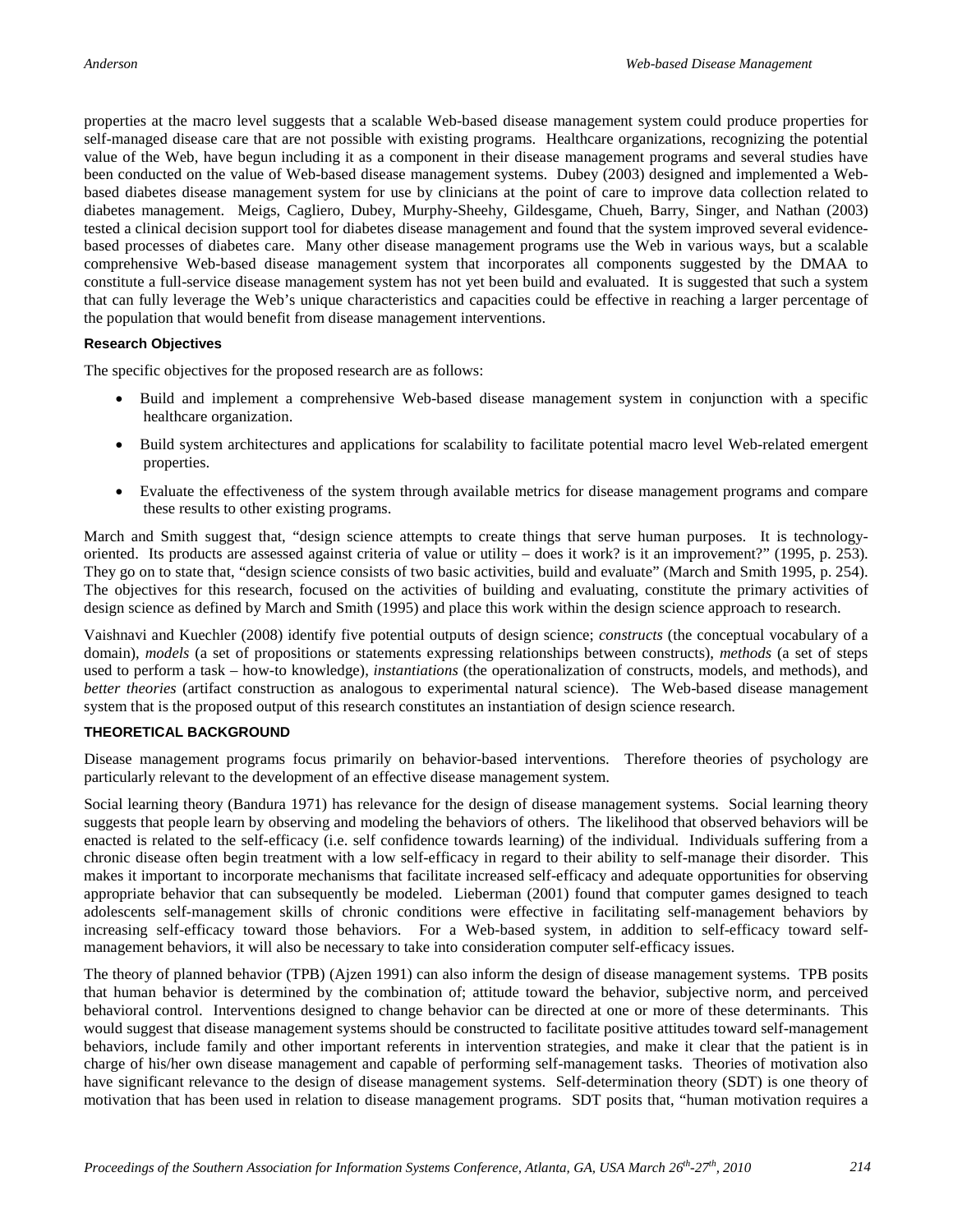consideration of innate psychological needs for competence, autonomy, and relatedness" (Deci and Ryan 2000, p. 227). Sheldon, Williams, and Joiner suggest that SDT is "perfectly tailored for clinical settings, because it focuses not only on how people in positions of knowledge and influence can best motivate their clients but also on how authorities may sometimes unintentionally undermine their clients' motivation" (2003, p. vii). An SDT process model was used by Williams, McGregor, Zeldman, Freedman, and Deci to study glycemic control in diabetes self-management and found that "selfmanagement behaviors mediated the relation between change in perceived competence and change in glycemic control" (2004, p. 58).

Other relevant theories for disease management include social cognitive theory (SCT), common sense self-regulation model (CS-SRM), operant learning theory (OLT), and implementation intention (II). Eccles, Grimshaw, Johnston, Steen, Pitts, Thomas, Glidewell, Maclennan, Bonetti, and Walker (2007) combined constructs from these theories along with constructs from TPB in a study of the management of upper respiratory tract infections. In predicting behaviors, they found that the explained variance was proportioned at: 31% for TPB, 26% for SCT, 6% for II, and 24% for OLT.

Having an understanding of these theories and applying them in the design process can facilitate the development of a disease management system that complements and enhances the treatment regimens of physicians for self-management of chronic diseases.

#### **BUILD**

The build stage centers on the creation of an IT artifact to appropriately address the identified problem; in this case, the lack of substantial gains in the overall reduction of complications and exacerbations of chronic diseases and their associated costs using existing disease management programs. A comprehensive Web-based disease management system that can fully leverage the Web's unique characteristics and capacities is proposed as a potential solution to this problem.

A starting point for designing the various components and modules that would make up the proposed system would come from DMAA specifications for disease management program components. The following list of components is required for a disease management program to be considered full-service as opposed to merely a support service (Consensus 2003): (1) population identification processes; (2) evidence-based practice guidelines; (3) collaborative practice models to include physician and support-service providers; (4) patient self-management education (may include primary prevention, behavior modification programs, and compliance/surveillance); (5) process and outcomes measurement, evaluation, and management; and (6) routine reporting/feedback loop (may include communication with patient, physician, health plan and ancillary providers, and practice profiling).

Each of these components is addressed below with proposed design ideas.

*Population identification processes*: It is estimated that 24% of the 23.6 million people in the US with diabetes are currently undiagnosed (ADA 2007). This component, leveraging Web capabilities, would incorporate mechanisms for identifying undiagnosed as well as at-risk individuals in the general population. Novel methods to encourage participation in conjunction with online screening tests and customized links to treatment resources would facilitate this process.

*Evidence-based practice guidelines*: Methodologies have been proposed for evidence-based disease management guidelines (Ellrodt, Cook, Lee, Cho, Hunt, and Weingarten 1997) which could be used to guide the design and development of the portions of the system relating to this component. System design for this component would focus on facilitating the implementation and achievement of these guidelines in practice in novel ways.

*Collaborative practice models*: Collaborative practice models emphasize joint decision-making between a patient and clinicians. Disease management typically involves an interdisciplinary team of clinicians to develop and guide effective disease management treatments. Therefore, the design of system mechanisms to support this component would incorporate existing collaborative Web tools as well as the development of novel methods of facilitating effective collaboration between patients and clinicians. In addition, there are a limited number of clinicians for a growing number of patients so the design of tools that allow for more efficient collaboration will be particularly important.

*Patient self-management education*: There are a number of mechanisms for facilitating patient self-management of chronic diseases including informational resources, support groups, and incentive programs along with standard physician directed primary prevention and structured behavior modification programs.

A substantial amount of information about disease management is currently available on the Web, but lacks a mechanism for adequately distilling that information for effective use. Here semantic web tools, proposed by Berners-Lee, Hender, and Lassila (2001) as the next generation of Web technology, could be leveraged to provide patients with a highly customizable resource and information space to better inform them about their condition and provide recommendations on effective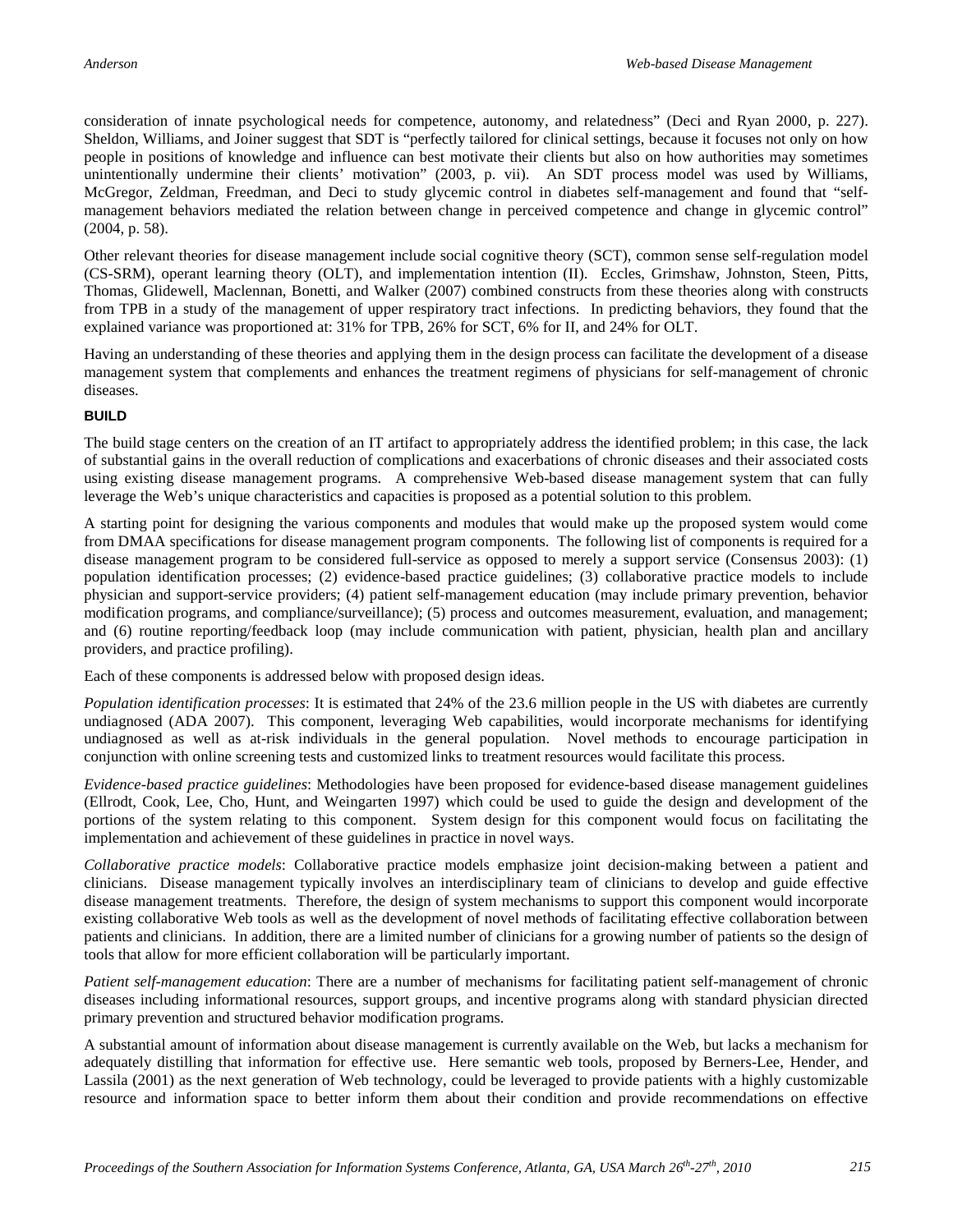methods for self-management of chronic diseases.

Support groups are another useful tool for encouraging appropriate disease management practices and sustaining those practices over time. Zrebiec and Jacobson (2001) found that a professionally moderated Internet diabetes discussion group was actively used by a wide audience and may be an effective method for providing information and support about the disease. Collaborative Web tools could again be leveraged to facilitate more effective online support and discussion groups for disease management.

Incentives are another potentially useful mechanism for encouraging and sustaining appropriate disease management practices. A team of MIT students is currently testing an incentive system for TB medication compliance in Nicaragua that rewards compliance with cell phone minutes (Trafton 2008). This is just one example of how technology could be combined with incentives to improve compliance with treatment plans. Roter, Hall, Merisca, Nordstrom, Cretin, and Svarstad (1998) conducted a meta-analysis of intervention studies to improve patient compliance with medical regimens and found that no single strategy showed a clear advantage, but comprehensive interventions were more effective then single-focus interventions. This would suggest that an intervention component to the proposed system should be multi-faceted and customizable to individuals needs.

*Process and outcomes measurement, evaluation, and management*: Existing metrics described in the evaluation section below would be used for process management and outcome evaluation. In addition, novel mechanisms developed for other components of the system may require the creation of new metrics to appropriately assess their effectiveness.

*Routine reporting/feedback loop*: In this component a variety of customizable communication tools would be necessary to facilitate communication between the patient, physician, other clinicians, the health plan and ancillary providers.

The second research objective of building scalability into the system's architectures and applications is a direct response to the suggestion by Hendler et al. (2008) that emergent properties of Web-based applications often occur at the macro level which cannot be easily predicted by analyzing technical and/or social effects on the micro scale. Building for scalability and encouraging expansion could result in useful emergent properties for disease management. For example, it may be that an effective incentives program would emerge at a macro level that was not viable at the micro level.

#### **EVALUATION**

An evaluation of the proposed Web-based disease management system could be fulfilled using established metrics. In 2003, the American Healthways and Johns Hopkins Consensus Conference was convened to develop both a set of metrics and a uniform methodology for the evaluation and comparison of disease management programs (Consensus 2003). The methodology proposed included recommendations for components of study design, implementation, evaluation, and analysis. Specific metrics for each disease were established including; biological indicators (e.g. LDL level at target), exam intervals (e.g. dilated retinal exam), and behavioral metrics (e.g. smoking quit rate) that could be used to assess program success.

The DMAA has more recently produced a set of guidelines for measuring disease management outcomes that could also be used for evaluating the proposed system (Market-Wire 2007). These guidelines continue to be updated annually so may better serve as a current best set of metrics for evaluating disease management programs.

In addition to these metrics designed specifically for disease management, Dzewaltowski, Glasgow, Klesges, Estabrooks, and Brock (2004) have developed the RE-AIM framework for use in evidenced-based behavioral medicine. RE-AIM, "emphasizes results along the dimensions of reach; effectiveness (including impact on quality of life and potential negative outcomes); adoption (by representative settings and clinicians); implementation consistency by various staff; and maintenance at both the patient and the setting level" (Glasgow, Nelson, Strycker, and King 2006, p. 68). Because disease management is very much a behavioral oriented practice, the RE-AIM framework could provide an additional set of metrics for evaluating the proposed system.

Based on the existence of established metrics for the evaluation of disease management systems, the "Using Metrics" research pattern (Vaishnavi and Kuechler 2008) will be adopted as the evaluation method for the proposed system. The exact methodology used to apply these metrics would depend on the implementation setting. Appropriate evaluation models might include; time trend analysis, a multiple baseline design, or a regression-discontinuity design. Because the proposed system is being implemented and evaluated in a live environment there are likely to be events that impact outcomes in the target population that are unrelated to the disease management program. It will therefore be necessary to identify any potential environmental factors that may be an influence on the disease management outcomes and include those factors in the discussion of project results.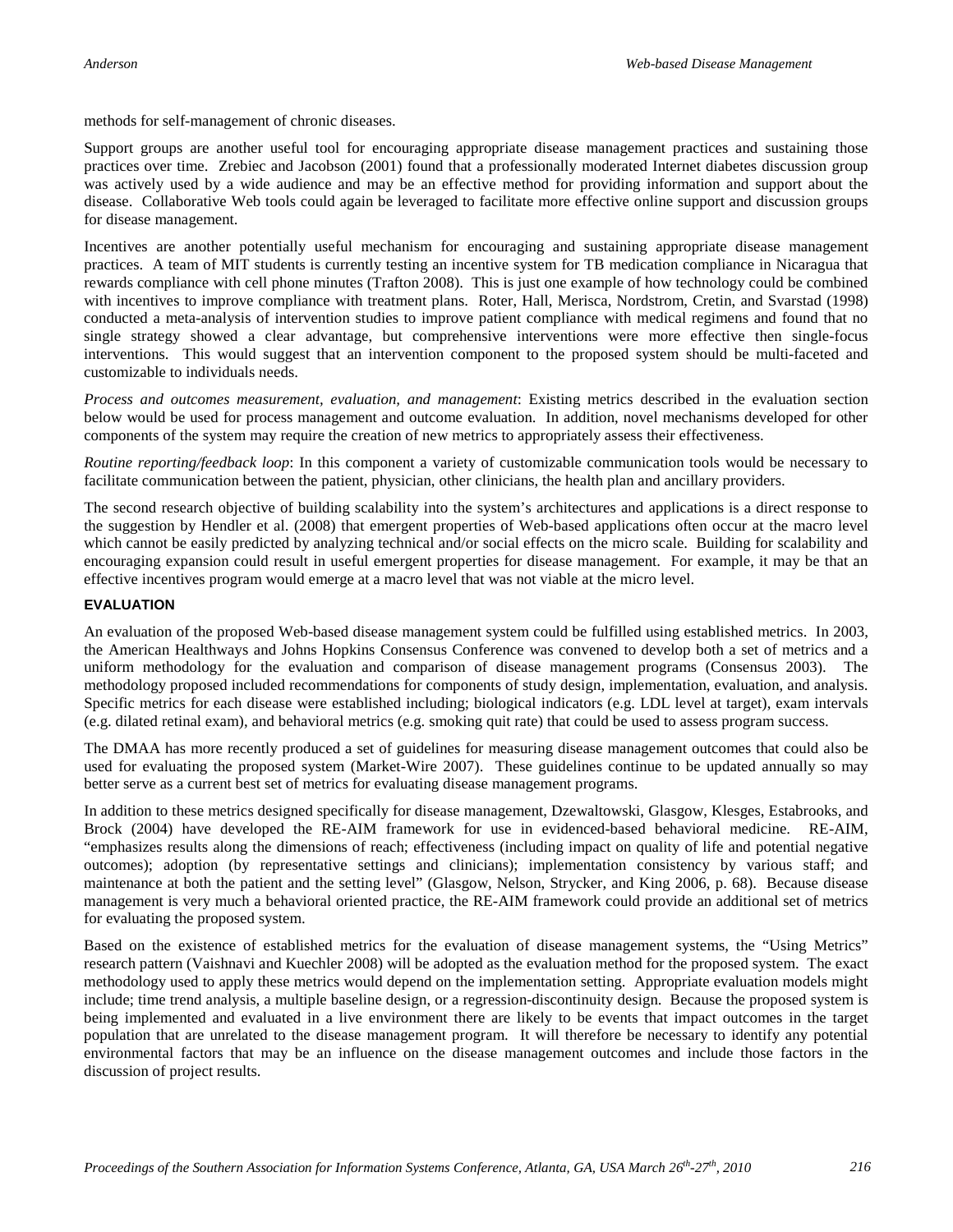#### **Design Research Guidelines**

Hevner, March, Park, and Ram (2004) proposed seven guidelines for design science research. This proposal is evaluated against those guidelines as follows:

- *Design as an Artifact*: The proposed Web-based disease management system constitutes an instantiation of "a purposeful IT artifact created to address an important organizational problem" (Hevner et al. 2004, p. 82).
- *Problem Relevance*: The proposed Web-based system is designed to facilitate improvement in the management of chronic disease; medical conditions which currently results in billions of dollars in US healthcare costs. According to the National Center for Health Statistics, patients with one or more chronic conditions accounted for fully 50% of the visits to physician offices in 2006 (NCHS 2008).
- *Design Evaluation*: The system will be evaluated against established metrics for disease management and behavioral medicine. The results will be compared to the performance of other disease management programs to determine improvements in effectiveness over existing solutions.
- *Research Contribution*: The Web-based disease management system as a design science research artifact will be the primary contribution as a "solution of heretofore unsolved problems" (Hevner et al. 2004, p. 87). The proposed research would also contribute to the knowledge base of both the information systems and web science disciplines by adding to our understanding of how the World Wide Web can be engineered and leveraged to produce desirable social change. The contribution to practice would be an improvement in the ongoing treatment of chronic diseases with potential cost savings that could be redirected to other healthcare needs.
- *Research Rigor*: Design and construction of the proposed system will utilize patterns suggested by Vaishnavi and Kuechler (2008) and follow best practices for systems development. Evaluation will be based on established metrics for disease management outcomes.
- *Design as a Search Process*: The general design cycle described by Vaishnavi and Kuechler (2008) with its emphasis on iterative circumscription along with their suggested patterns promotes a step by step process of searching for and designing a more effective artifact and the iterative cycles this process typically requires.
- *Communication of Research*: Communication with researchers and practitioners in both the information systems and medical fields will be accomplished through conference/journal publication.

#### **CONCLUSION**

This research, while ambitious in scope, has the potential to significantly change the way chronic disease is managed and controlled. The design and evaluation of a comprehensive Web-based disease management system will be a significant contribution to research in both the information systems and healthcare fields. Results of the design process may also add to our understanding of the ways in which the Web can produce emergent properties not evidenced in current systems.

#### **REFERENCES**

- 1. ADA. (2007) Diabetes statistics, Retrieved August 8, 2008, from<http://www.diabetes.org/diabetes-statistics.jsp>
- 2. Ajzen, I. (1991) The theory of planned behavior, *Organizational Behavior and Human Decision Processes*, 50, 2, 179- 211.
- 3. Bandura, A. (1971) Social learning theory, General Learning Press, New York.
- 4. Berners-Lee, T., Hall, W., Hendler, J., Shadbolt, N., and Weitzner, D. (2006) Creating a science of the web, *Science*, 313, 5788, 769-771.
- 5. Berners-Lee, T., Hendler, J., and Lassila, O. (2001) The semantic web, *Scientific American*, 284, 5, 34.
- 6. Consensus. (2003) Consensus report. Standard outcome metrics and evaluation methodology for disease management programs, *Disease Management*, 6, 3, 121-138.
- 7. Deci, E. L., and Ryan, R. M. (2000) The 'what' and 'why' of goal pursuits: Human needs and the self-determination of behavior, *Psychological Inquiry*, 11, 4, 227.
- 8. DMAA. (2009) Disease management directory, Retrieved August 9, 2008, from [http://www.dmaa.org/dmDirectory/queryall.asp.](http://www.dmaa.org/dmDirectory/queryall.asp)